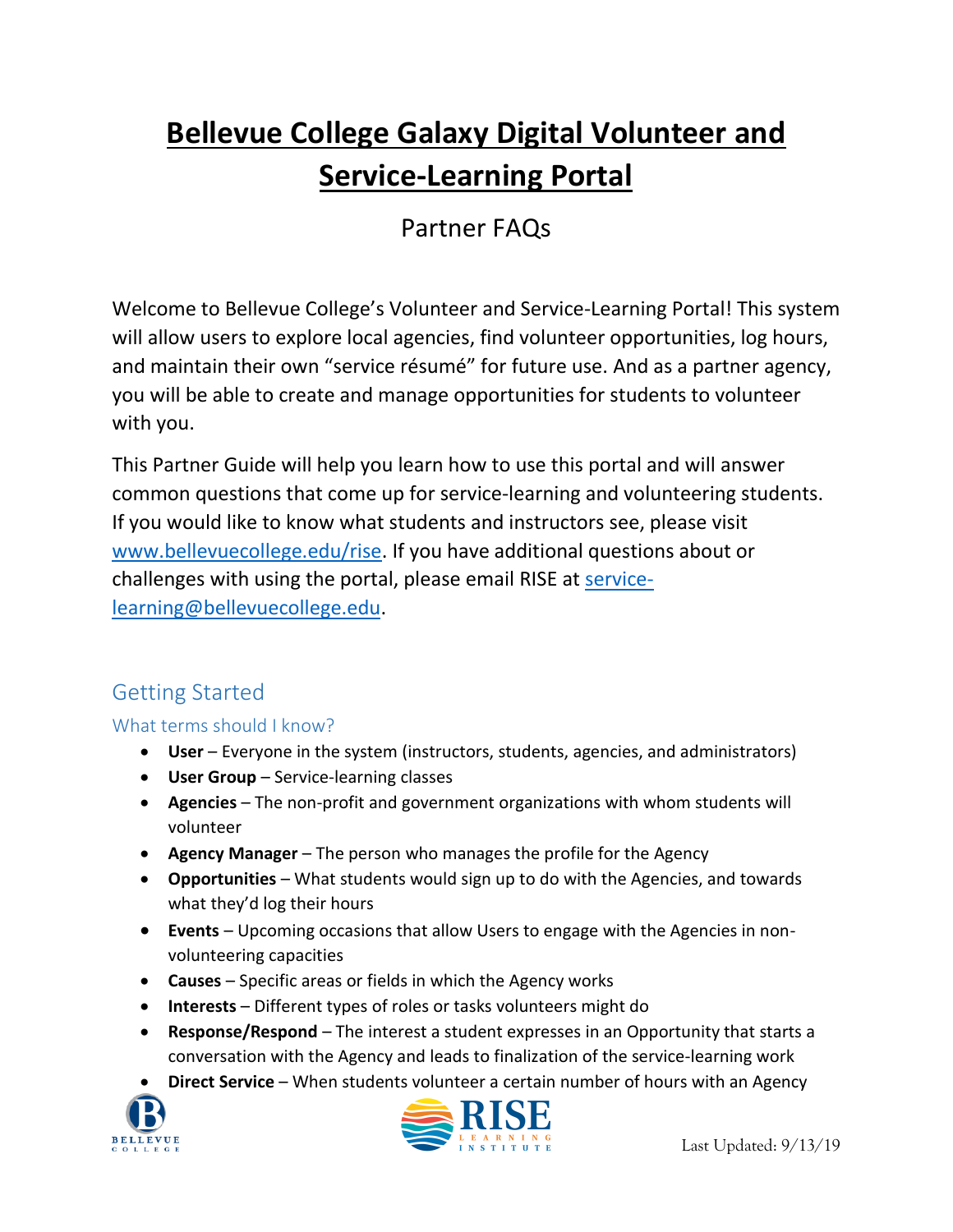**Project-Based Service** – When students work an uncertain number of hours, both in and outside of class, to create something for the Agency

#### How do I start using the portal?

- 1. Once the RISE Learning Institute creates and activates your Agency profile in the portal, if you are the designated Agency Manager, you will automatically receive an email with the link and log-in information.
- 2. If a password is not included in the email, click "Forgot your password?" and follow the instructions.
- 3. After you've logged on, change your password.

#### How do I change my password?

- 1. Click on your initials in the circle on the upper right corner. Then go to "EDIT PROFILE."
- 2. Fill out the information under "Change Password" and click "UPDATE PASSWORD."

#### How do I update my personal profile?

- 1. Go to "EDIT PROFILE."
- 2. Upload a photo. Fill out as much information as you feel comfortable giving.
- 3. Ignore the questions directed towards volunteers, such as "Availability."
- 4. Click "UPDATE BASIC INFORMATION."
- 5. Your initials in the circle should be replaced by your picture.

#### I'm getting too many messages from this portal…what do I do?

- 1. Go to "EDIT PROFILE" and scroll to the bottom.
- 2. Click the toggle switch to "OFF" for "Receive system emails and messages."
- 3. Warning: Only do this if you plan on checking your messages regularly so you don't miss important notifications, including those from interested students.

#### What is a quick summary of how the whole volunteer process work through this system?

- 1. The Agency is added to the portal, and Agency Manager updates the profile.
- 2. An Opportunity is created for the Agency, by the Agency, instructor, or administrator.
- 3. Students Respond to the Opportunity, which sends a notification to the email address listed on the Agency's profile.
- 4. The Agency Manager responds to the student's email in the notification to start a conversation.
- 5. Once confirmed and the student volunteers, the student submits hours through the portal that the Agency Manager would then approve.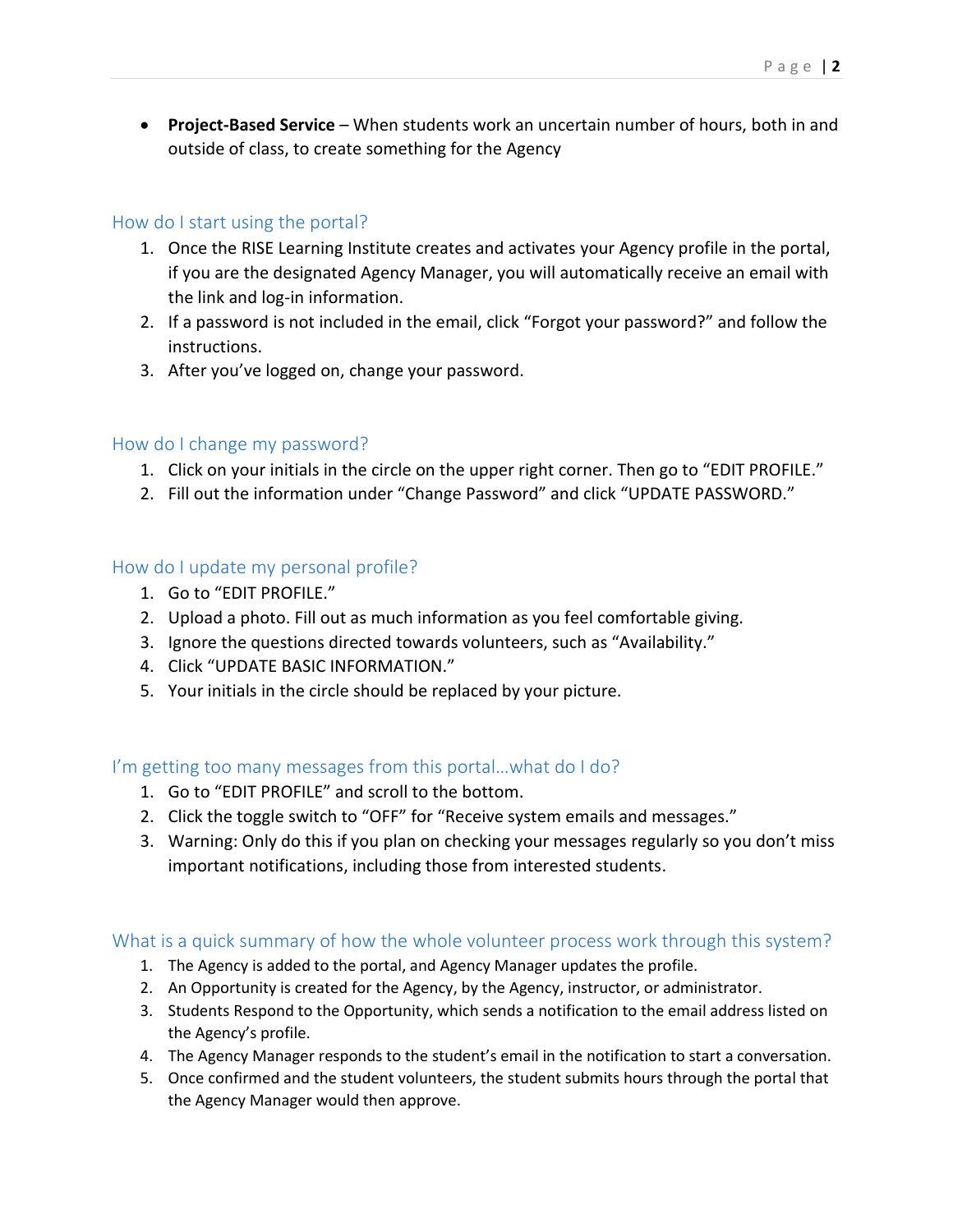## Setting Up Your Agency Profile

#### How do I find my Agency Profile?

Just click on "My Agency" at the top of the screen.

#### What can I do in My Agency?

- 1. Edit your Agency profile.
- 2. See and reply to the logged volunteer hours.
- 3. Create and view Opportunities and Events.
- 4. Set up schedules and check-in students for shift-based Opportunities.

#### What should I consider when setting up my Agency profile?

In order to make this process simpler for you, the RISE Learning Institute might have completed parts of your profile for you. Check the details and make any changes as needed to best represent your Agency. After you add or alter anything, make sure to click *any* of the "UPDATE AGENCY INFO" buttons. Here are some pointers for the rest:

- 1. Logo Please upload a logo. This is the best way for a student to view yours as a "complete" profile. It also helps to capture attention more than anything you can do in the profile. Rectangular or small logos may not fit the requirements of the uploader. Contact RISE at [service](mailto:service-learning@bellevuecollege.edu)[learning@bellevuecollege.edu](mailto:service-learning@bellevuecollege.edu) if you're not able to upload your logo.
- 2. Customize Link Ignore this. Your website URL is listed elsewhere.
- 3. Email This does not have to be the same as your log-in email address. This should be the email address to which you want volunteer messages to go. For some, this is a broader volunteer@ or info@ address.
- 4. Cause Select *at least* one Cause for which your Agency works. If you work with multiple, make sure to include all of them. As RISE was limited to only 16 Causes, some may be difficult to place your Agency into. For example:
	- a. Aging Senior citizens, Alzheimer's / dementia, etc.
	- b. Civic Engagement Lobbying / advocacy, petitioning, voter registration, etc.
	- c. Crime & Safety Criminal justice, domestic violence, victim's rights, conflict management, etc.
	- d. Culture & Community Ethnic / linguistic communities, arts, history, museums, community-building, etc.
	- e. Non-Profit Support Incubators, venture philanthropy, etc.
	- f. Poverty Housing insecurity, food insecurity, eviction prevention, etc.
	- g. Wellness Healthcare, spirituality, mental and physical wellness, community health, etc.
- 5. Clusters This is more internal, and helps administrators better search for Agencies when talking with students. Take a couple of minutes to select all that apply to your Agency. A few things to consider:
	- a. Location Make sure to select at least one. If your Agency has multiple locations, select all that apply.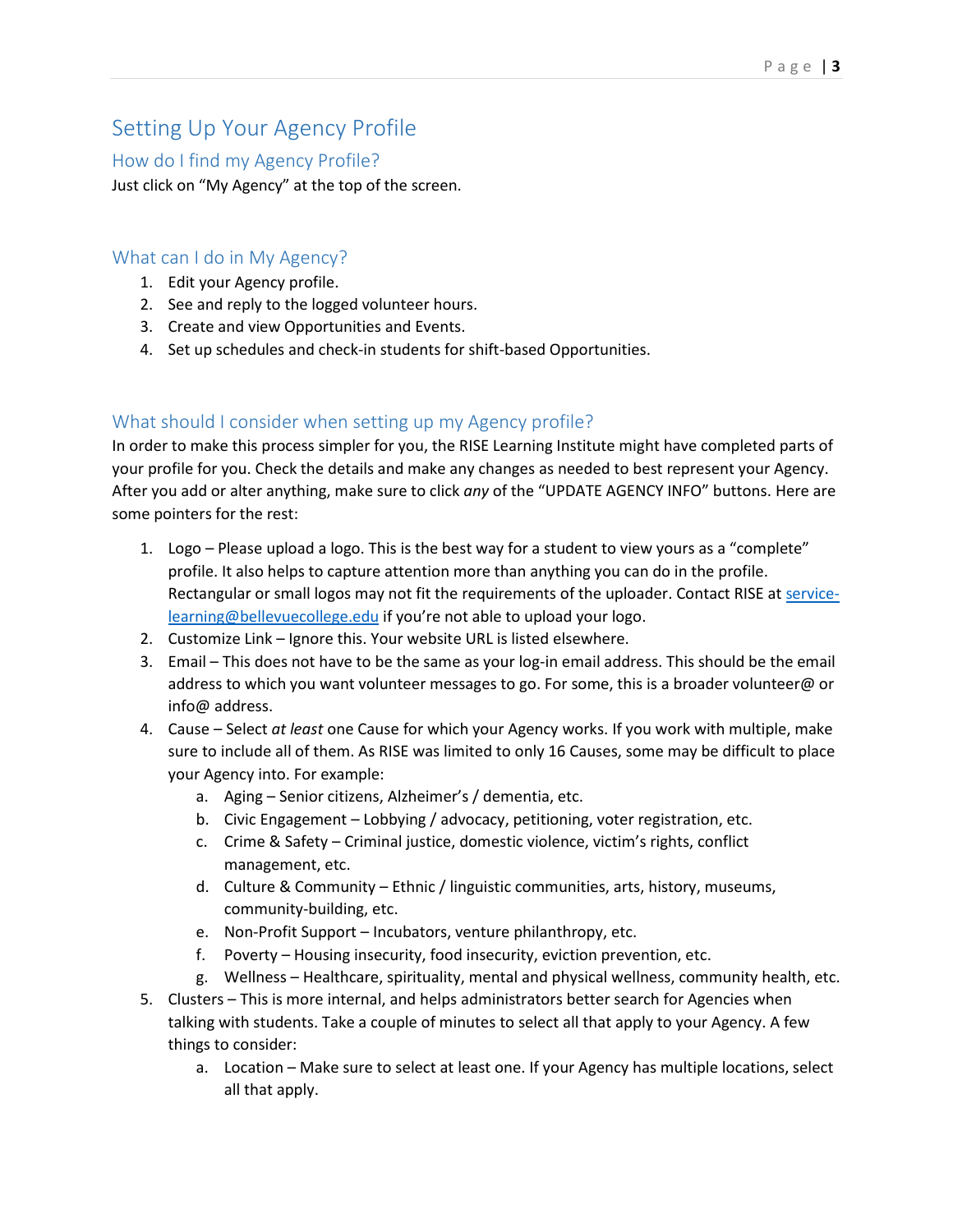- b. There is no Other. If something is missing, let RISE know and we'll try to create a new Cluster.
- c. You can only add a Cluster *after* you've clicked an "UPDATE AGENCY INFO" button once. So, fill in all required information and update the profile before adding Clusters.
- 6. Additional Notification Recipient(s) Only select this if you would like a non-Manager to receive emails and notifications. This person will receive *every* message, so check with them first.
- 7. Address This is your primary, main office address. You can list other locations in "Additional Location Information." When you create Opportunities (see below), the separate locations become most important.
- 8. Descriptions RISE might enter in some information for you. Alter or add to this as best represents your Agency. For the purpose of accessibility, RISE prefers the formatting to utilize headings. For paragraphs with no sub-headings, use "Heading 2" for all the information.

#### Can multiple people act as Managers for our profile?

Yes, though there can only be one Primary Manager. Just contact RISE at [service](mailto:service-learning@bellevuecollege.edu)[learning@bellevuecollege.edu](mailto:service-learning@bellevuecollege.edu) if you want to add another Agency Manager.

#### Can I upload photos to our profile?

Yes! We encourage it. You can upload the photos at the bottom of your profile. Just make sure that students sign a photo release form before you do it. Contact RISE at [service](mailto:service-learning@bellevuecollege.edu)[learning@bellevuecollege.edu](mailto:service-learning@bellevuecollege.edu) for photo release forms.

#### Should I add our Agency to a User Group?

This is up to you. This is an option given at the bottom of your "EDIT" tab. Adding your Agency to a User Group allows the class instructor to create or alter Opportunities for you, as needed for the class. You can do this if you are working closely with the instructor and want to give them that ability.

RISE automatically adds Agencies to User Groups in some circumstances to make it easier for both the instructor and the Agency.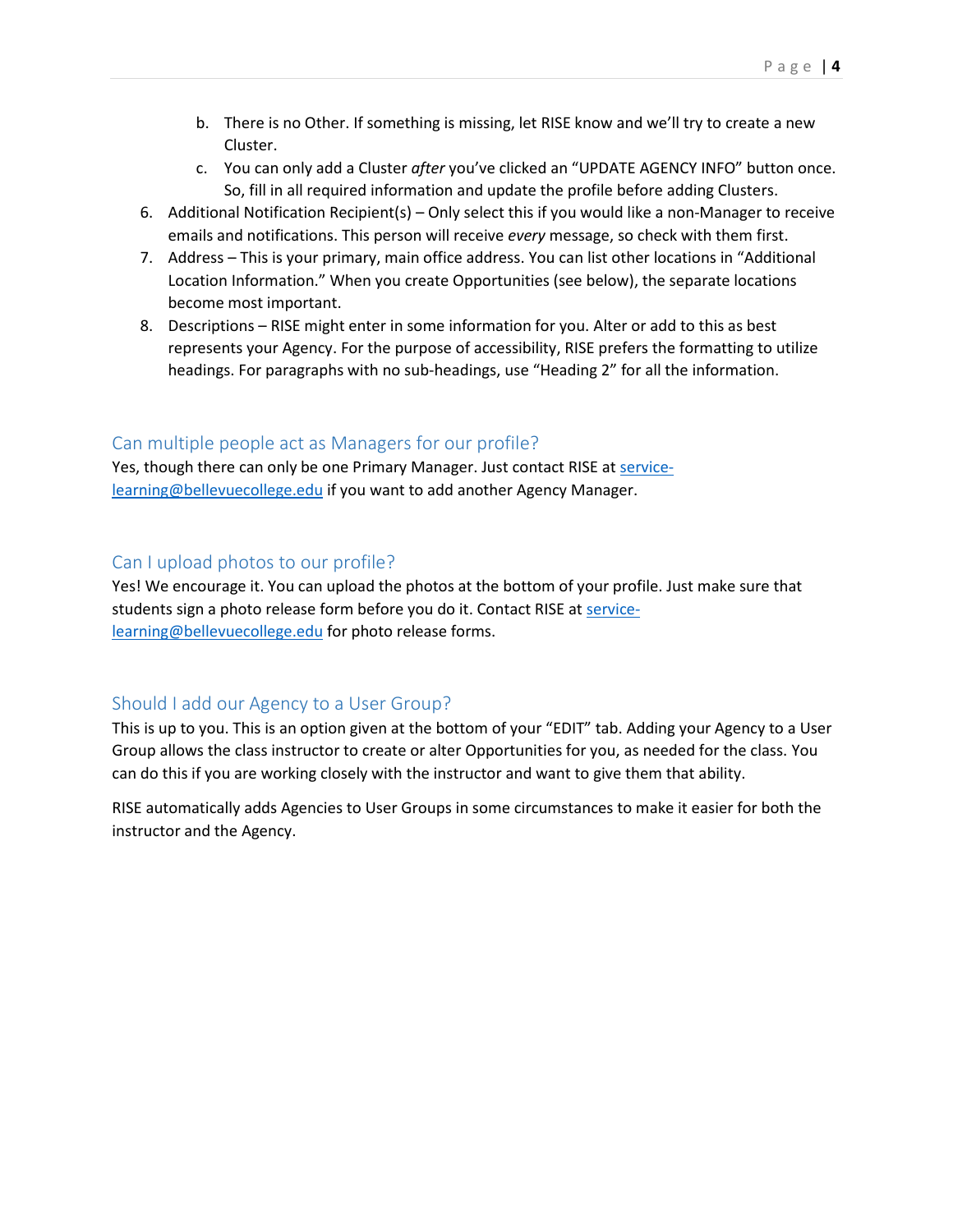## Opportunities and Events

#### How do I create an Opportunity for my Agency?

- 1. Go to the "OPPORTUNITIES" tab under "MY AGENCY", and click on the "ADD NEW OPPORTUNITY" button.
- 2. Fill out as much as you can. Here are some pointers:
	- a. Description: Add as much description as you can, without giving too much.
		- i. If you want students to follow a specific process, outline it here.
		- ii. For some common verbiage about the process for Responding through the portal, review the description under your Agency's "Service-Learning with…" Opportunity (viewable in the Opportunities tab).
	- b. Privacy: Select "Public" if this Opportunity is open to all students.
	- c. Initiative: Ignore this.
	- d. Duration: Determine the timing for this Opportunity.
		- i. For single-day Opportunities, choose "Happens On" and put the date under "Opportunity Date."
		- ii. For an ongoing opportunity that ends on a specific date, choose "Runs Until" and then put the last day under "Opportunity Date." Students may not be able to post hours after that date.
		- iii. For Opportunities with shifts, for either specific or recurring dates, choose the correct Shift option and fill out the details.
		- iv. If you want to leave it as open as possible, choose "Is Ongoing."
	- e. Hours: If you don't care how many hours a student is expected to work in this Opportunity, enter '0.'
	- f. Address: Give the full address so the location is accurate when students search by distance. You will need to create a new Opportunity for each location (see below).
	- g. Interests & Abilities: Select as many of these as are relevant to the Opportunity, as doing so will help students in their searches.
	- h. Additional Notification Recipient: If someone other than the Agency Manager will supervise this Opportunity. Make sure to toggle the switch to "ON." (Note: The Agency Manager will still receive notifications about this Opportunity.)
	- i. Waiver: This can be your volunteer paperwork or other waivers/documents.

#### Who can edit our Opportunities?

Agency Managers, portal administrators at RISE, and instructors (if the Agency is linked to the User Group). The "Additional Notification Recipient" will not be able to edit the Opportunities.

#### Can students just reach out to us, or do they need to sign up for specific Opportunities?

The system was designed to have students sign up for, and thus log hours toward, specific Opportunities. Therefore, if a student reaches out to you directly without Responding to an already created Opportunity, you will need to create an Opportunity for which the student can Respond. You can make this Opportunity private if you wouldn't want to offer it to other students.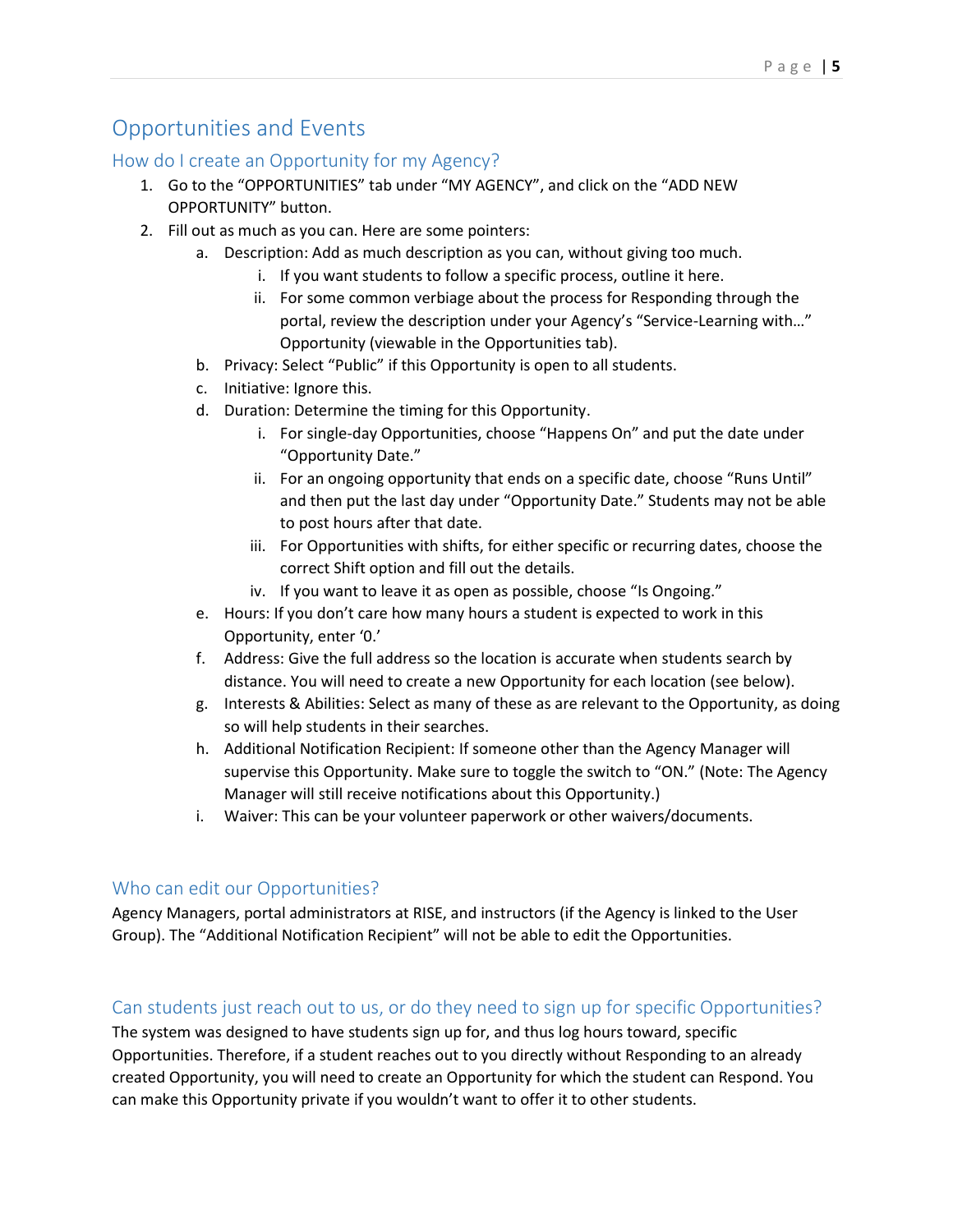#### Can international students sign up to volunteer with our Opportunities?

Maybe. There are strict rules regarding what types of volunteering students on visas can do. If an opportunity requires quite a bit of training or education (e.g. website development), then likely NO. If the Opportunity could be seen as part of a student's area of study, then also likely NO. If the role would take the place of a paid position, then definitely NO.

Generally, we should never assume whether someone is or is not here on a student visa. And asking directly may make some students nervous. So, we strongly recommend that, in your initial correspondence with **all** students, you write something like *"If you are attending Bellevue College on a student visa, please meet with your international advisor just to confirm that you are allowed to volunteer with this opportunity."*

#### I see "Service-Learning with…" Opportunities listed with my Agency. What are these?

Prior to this online portal, Bellevue College's placement system for service-learning has focused on collaboration, with students reaching out to agencies and starting conversations around which volunteer roles would be the most mutually beneficial. We do this for two reasons: 1) Not all non-profits already know exactly what options they can offer for prospective volunteers; and 2) this provides some agency for our students, who tend to be older and more experienced (or younger with great energy and focus).

Due to the design of the system, RISE created the "Service-Learning with…" Opportunities, one for each possible location (see below). These simply provide students with something to Respond to, as described in the previous question. These open-ended Opportunities will facilitate the start of conversations that could potentially lead to volunteering, either with a currently existing role or a mutually created one.

#### Am I allowed to alter anything in the "Service-Learning with…" Opportunities listed with my Agency?

Absolutely! However, the key is to keep the focus on collaboration, and to ensure that students know the process for reaching out to you through the system. Therefore, you can change anything as long as it doesn't remove these.

A few things you could/should alter are:

- The sample volunteer opportunities under 1.3 of the Description in order to best represent the range of different things students could do.
- Whether you allow team registrations (aka group sign-ups).
- The maximum and minimum ages if you have any age restrictions.
- The address, if it's incorrect.
- The Interests and Abilities associated with that location and that reflect the variety of activities students might do there.
- Adding your waiver / volunteer application, if important at this stage.

Inform RISE if: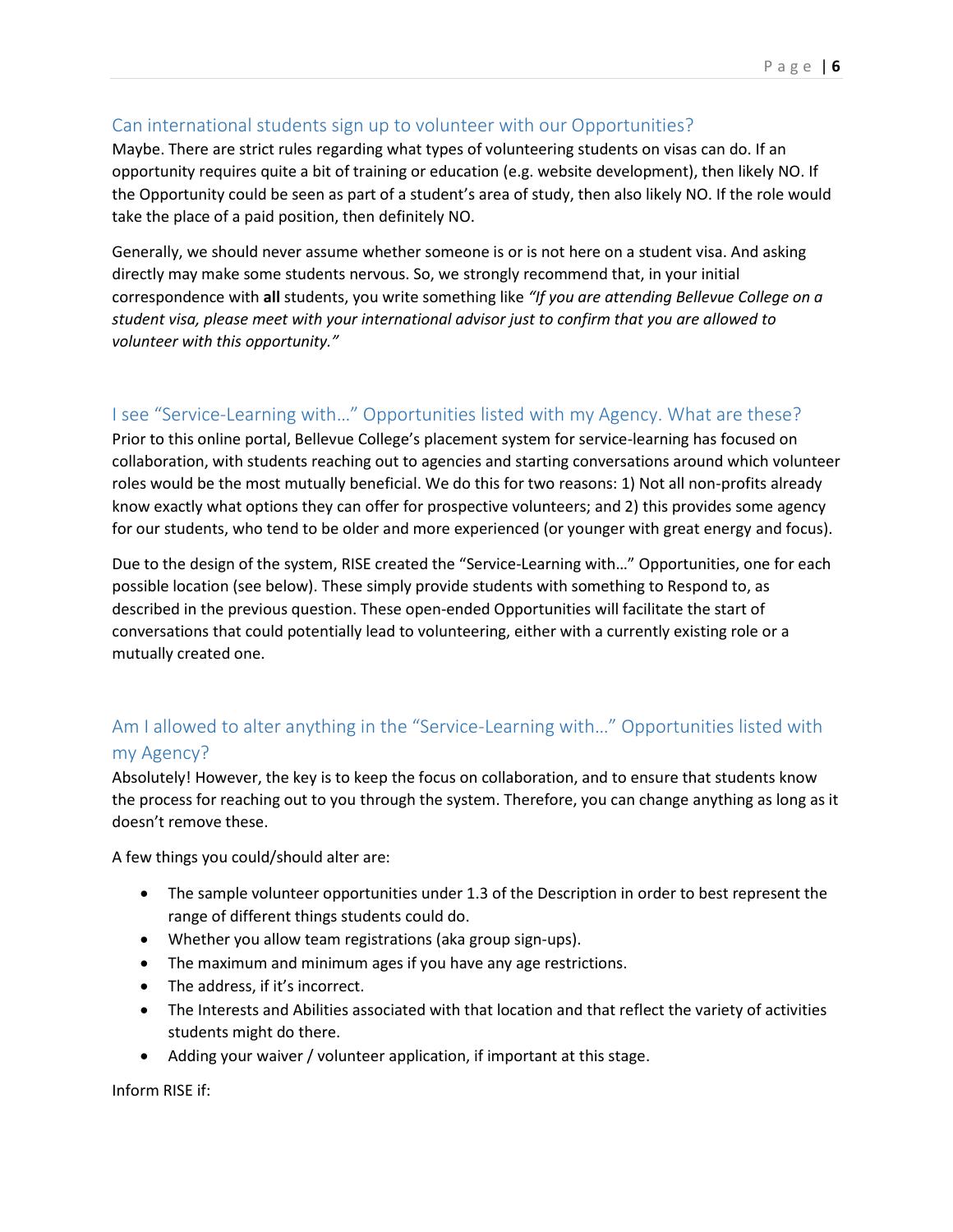- Any of your volunteer roles requires a longer duration than a quarter, prefers a specific identity (e.g. gender, LGBTQ, veteran, etc.), has age restrictions, or can be done remotely.
- Your Agency has a volunteer website for reviewing roles and/or submitting applications.

Please do not change:

- The wordings around collaboration or general processes.
- The Duration from "Ongoing."

Any changes you make to these or other RISE-created Opportunities will affect the way all other courses will see them. If you aren't sure about the changes you seek to make, contact RISE at [service](mailto:service-learning@bellevuecollege.edu)[learning@bellevuecollege.edu.](mailto:service-learning@bellevuecollege.edu)

#### Some "Service-Learning with…" Opportunities seem to be in random locations. Why?

If you work in more than one location, RISE created Opportunities to represent a) those specific locations or b) the spread of locations if exact addresses weren't known. The goal is to help students find Opportunities close to them. If an Opportunity is *not* in the provided location, change the address or delete the Opportunity. If we missed a possible location, see below.

If you offer options for students to work remotely, RISE most likely gave it the zip code 98007.

#### Can service-learning students sign up for the public Opportunities that we create, or do they have to choose the private ones created by RISE?

That is up to the instructor, though most will likely be okay with students registering for your public Opportunities. RISE is fine with students signing up for them, as well. Just keep in mind that the students will need to complete a certain number of hours for their class, and it's preferred that they do this in a way that builds up to greater knowledge of the organization/issue/community. Therefore, if the public Opportunities would not provide enough hours, or if they might not lead to this knowledge, the instructor may ask students to collaborate with you to add to the Opportunity.

#### How do I create an Event for my Agency?

Click on the "EVENTS" tab in "MY AGENCY," click the "ADD NEW EVENT" button, fill in the details, and save it.

#### What if my Opportunities or Event occurs at different locations or have slightly different information? Do I need to create each new one from scratch?

No. Once you've created your Opportunity or Event and saved it, you'll have the ability to clone it. Just click the "CLONE OPPORTUNITY" button at the bottom and a new one will appear. Then alter the information as needed and save it. Make sure to change the name to reflect the different location or dates, so it's easier for students to choose the right ones for them.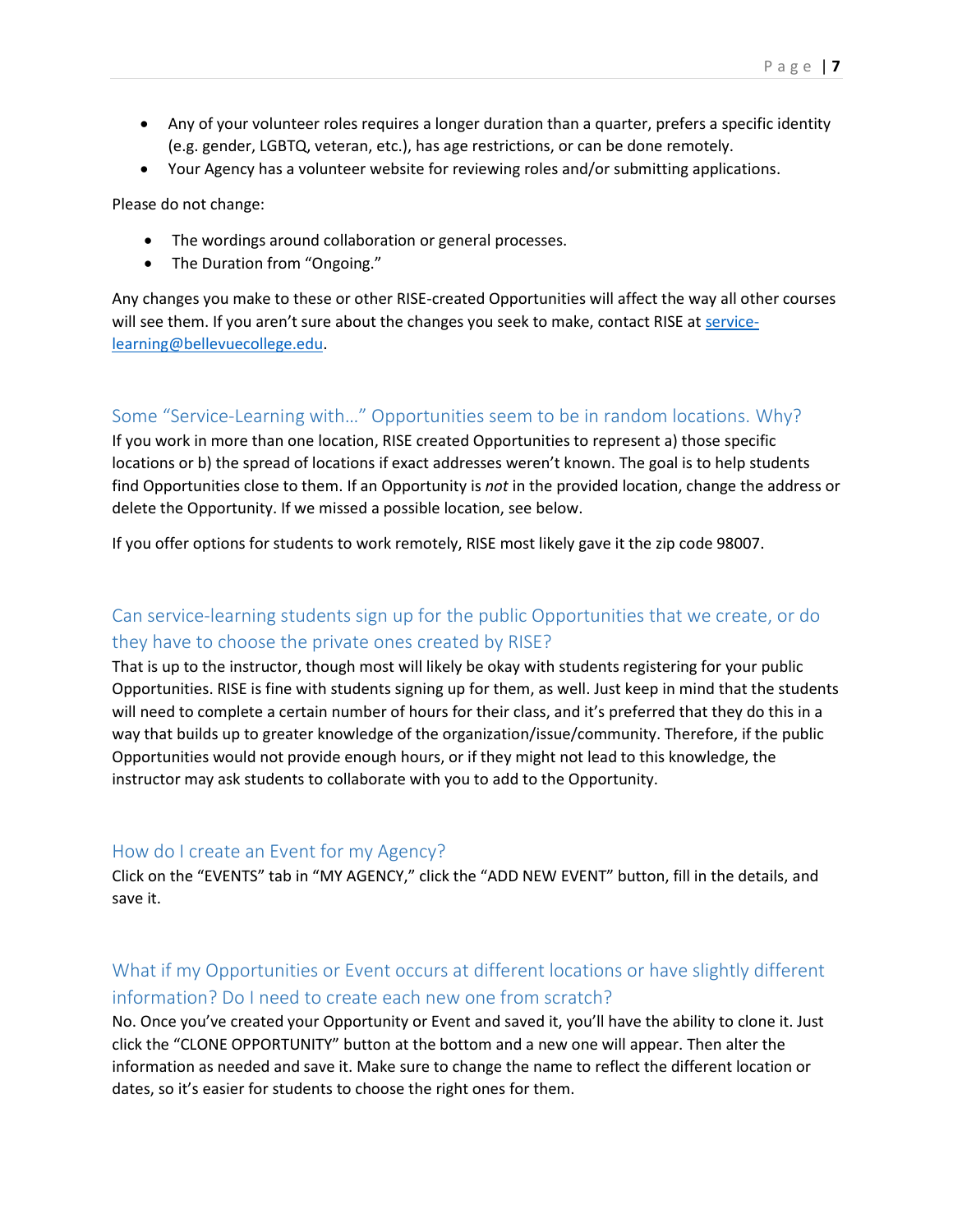#### Do I really need to create a new Opportunity or Event for each location?

Yes. Unfortunately, the portal does not give the ability to attach multiple locations to a single Opportunity or Event. Therefore, you will need to clone it and change the address. This is important so when students search for Opportunities or Events based on distance, they can accurately find the ones most convenient to them.

#### Can someone else create an Opportunity for us?

While we prefer that Agencies create their own Opportunities, since they'll know all the details, it is possible for RISE or the instructor to create the Opportunities for them, as well. For an instructor to do it, the Agency needs to first be associated with their class, which only RISE can do.

#### Can service-learning students volunteer with us if we don't have an Opportunity posted in the portal?

If the student reaches out to you via your Agency profile but you don't have a posted Opportunity, then you would need to create a new Opportunity to which the student would Respond. The same is true if the student takes on a volunteer role that is different from than the public Opportunities you have posted. For both, you might want to make the new, student-specific Opportunity private.

## I noticed some colored boxes at the bottom of our "Service-Learning with…" Opportunities. What are they, and how can we use them?

In order to help convey certain messages about the Agencies or Opportunities, RISE created the icons. You can utilize them by doing the following:

- 1. Open the attached Word Document, right click on the icon of choice, and select "Save as picture."
- 2. In the Opportunity creation page, click the "Insert/edit image" button in the "Description" section.
- 3. Click "Source," then "Upload." Drag the icon image files here."
- 4. Click the image of choice on the main MoxieManager screen, and choose "Insert."
- 5. Add a description similar to alt text (e.g. "A green box with…")
- 6. Change the dimensions to 100x100, un-checking "Constrain proportions" if needed.

**SPECIFIC AGE RESTRICTION** Check with Agency

At least one Opportunity requires students to be above / below a certain age. *Note: Agencies should already specify this in each Opportunity under "Minimum" and "Maximum Age."*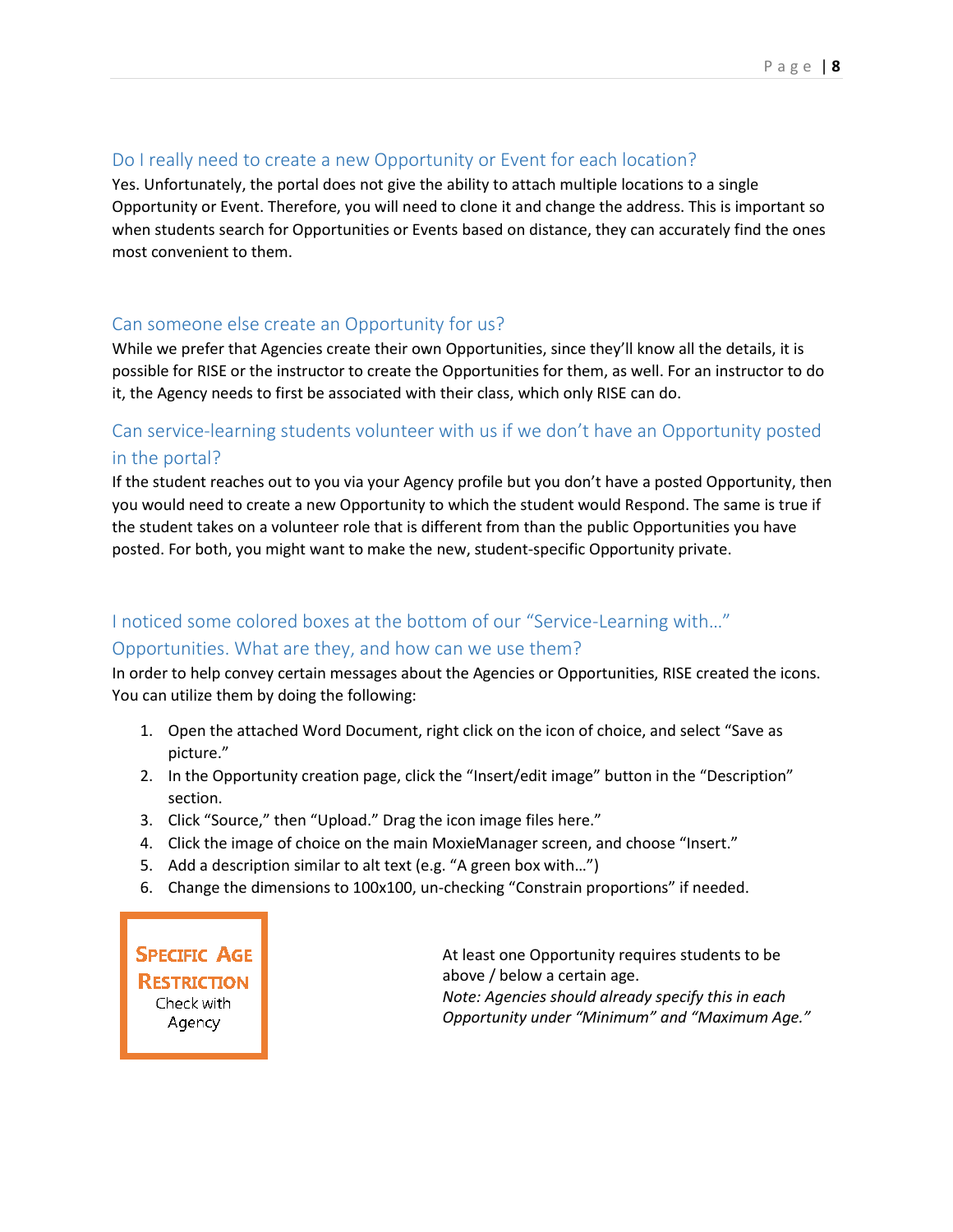| <b>MAY NEED</b><br><b>LONGER</b><br><b>DURATION</b><br>Check with<br>Agency       | <b>LONGER</b><br><b>DURATION</b><br><b>REQUIRED</b><br>Check with<br>Agency | At least one Opportunity, or this particular<br>Opportunity, requires regular volunteering that goes<br>beyond a single quarter (e.g. 6 months, 1 year, etc.).                                                                            |
|-----------------------------------------------------------------------------------|-----------------------------------------------------------------------------|-------------------------------------------------------------------------------------------------------------------------------------------------------------------------------------------------------------------------------------------|
| <b>FATTH-</b><br><b>BASED</b><br><b>AGENCY</b>                                    |                                                                             | The Agency is faith-based.<br>Note: It does not require volunteers to be of that faith,<br>spread that faith, or work only with communities of<br>that faith.                                                                             |
|                                                                                   |                                                                             |                                                                                                                                                                                                                                           |
| <b>PARTICULAR</b><br><b>IDENTITY</b><br><b>PREFERENCE</b><br>Check with<br>Agency |                                                                             | The Opportunity has a preference for people of a<br>specific identity (e.g. women, trans people, veterans,<br>youth, etc.).<br>Note: The Agency also needs to provide roles for other<br>people, as per anti-discrimination requirements. |

#### How do I use the Check-In feature?

We have not yet spent time exploring this, since it doesn't fit with traditional classroom-based service-learning. Review the "Agency Manager Toolbox" in the portal for details, or go to the [Video Guide.](https://galaxydigital.freshdesk.com/support/solutions/articles/36000077897-the-check-in-kiosk-video-guide)

#### We are doing a Project with students, rather than Direct Service. Do we still need to do all this?

RISE would prefer that all service-learning, whether Project-Based or Direct Service, go through this portal. It will allow us to keep track of data. RISE will try to create a broad "Project with…" Opportunity for each course prior to the start of the quarter. Students could just sign up as teams (talk with instructors about this), and the process would go as normal (see below).

#### How do we see which classes might send us students?

- 1. Click on the "OPPORTUNITIES" tab under "MY AGENCY."
- 2. Click on one of the private Opportunities.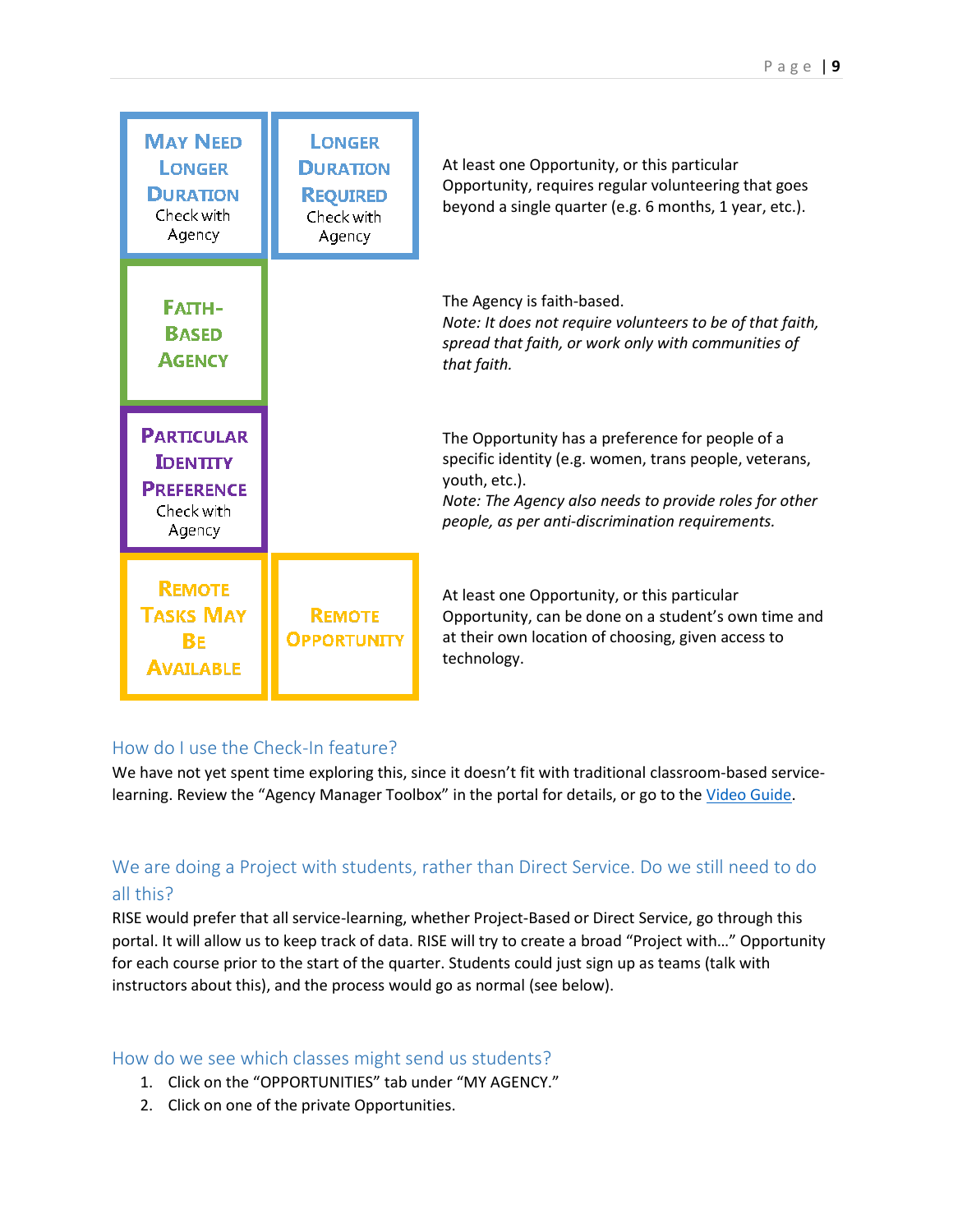- 3. Scroll to the bottom to view User Groups (i.e. courses) associated with this Opportunity.
- 4. Note the DATE ADDED to deduce the quarter. For example, if added on December 20, 2018, it's likely for Winter quarter, 2019.

#### How do I see the contact information for the course instructor?

At this time, due to design limitation, it is not possible to see the contact information for the course instructor. For that reason, it is important to collect and sign the paper service-learning agreements with the volunteer students.

#### We already have our own system. This seems like extra work for us.

We definitely understand that this can be more time-consuming for Agencies with established volunteer programs. That's why we try to do as much work from our end as we can. We want to simplify this for everyone.

However, this system allows Bellevue College to maintain much needed data in order to grow our program. Additionally, not all Agencies have access to their own systems, and thus this allows them to organize and collect data about their volunteers. Lastly, this can be a useful way to advertise your Agency to the Bellevue College community.

Please let us know if there is anything we can do to make things easier for you and your team.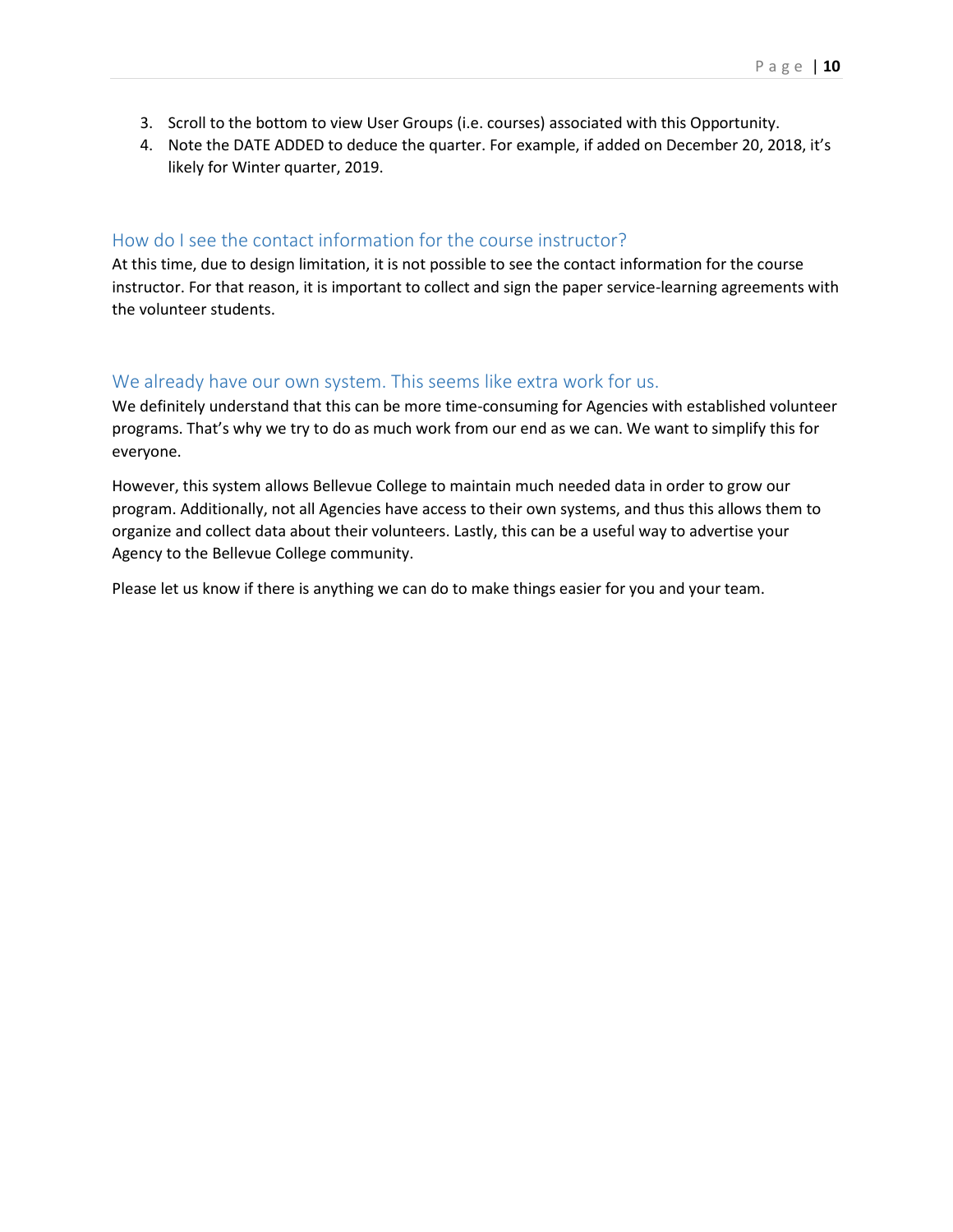## Communicating and Approving Hours:

#### How do I know that students have expressed an interest in my Opportunity?

- 1. They click "RESPOND" at the top or bottom right corners of the Opportunity screen, and complete the information on the next page.
- 2. An email will go to the address listed on the Agency page. The email should have details about the students, including their email address.
- 3. Respond to the email address to start the conversation (do not hit Reply to the email notification). *Note: Please do this within two (2) business days. Service-learning students in particular are under a strict time limitation. Students are told to move on if they do not hear from your Agency within three (days) of sending that initial Response.*

#### Where do I check my messages?

The bell icon at the top of the screen.

#### Can I email through the portal?

Yes, though it's best to use your own email outside of the portal. If you want to message students through the portal:

- 1. Go to your "OPPORTUNITIES" tab and click on "Responses" for the specific Opportunity.
- 2. Select the students you'd like to email, and click the "MESSAGE RESPONDERS" button.
- 3. Fill out the information and send.

#### Are there any final steps in the process once we confirm the students as volunteers?

No. Once students Respond to an Opportunity and you receive the automatically generated message, you no longer have to use the system until you're asked to approve hours.

Essentially, the Response just connects the student to the Agency via the system; the Agency takes over from there using their own processes. So, confirmation is independent of the portal (though there will be some paperwork to complete).

#### I am not the supervisor for that Opportunity. Do I need to respond?

That depends. If you entered a supervisor under "Additional Notification Recipient" in the Opportunity, then they should take over the correspondence after you both receive the initial Response. You might still need to engage the students for volunteering onboarding from your Agency's end.

For "Service-Learning with…" or similar RISE-created Opportunities, you will likely be the first to correspond with students until you can determine what they'll be doing with your Agency.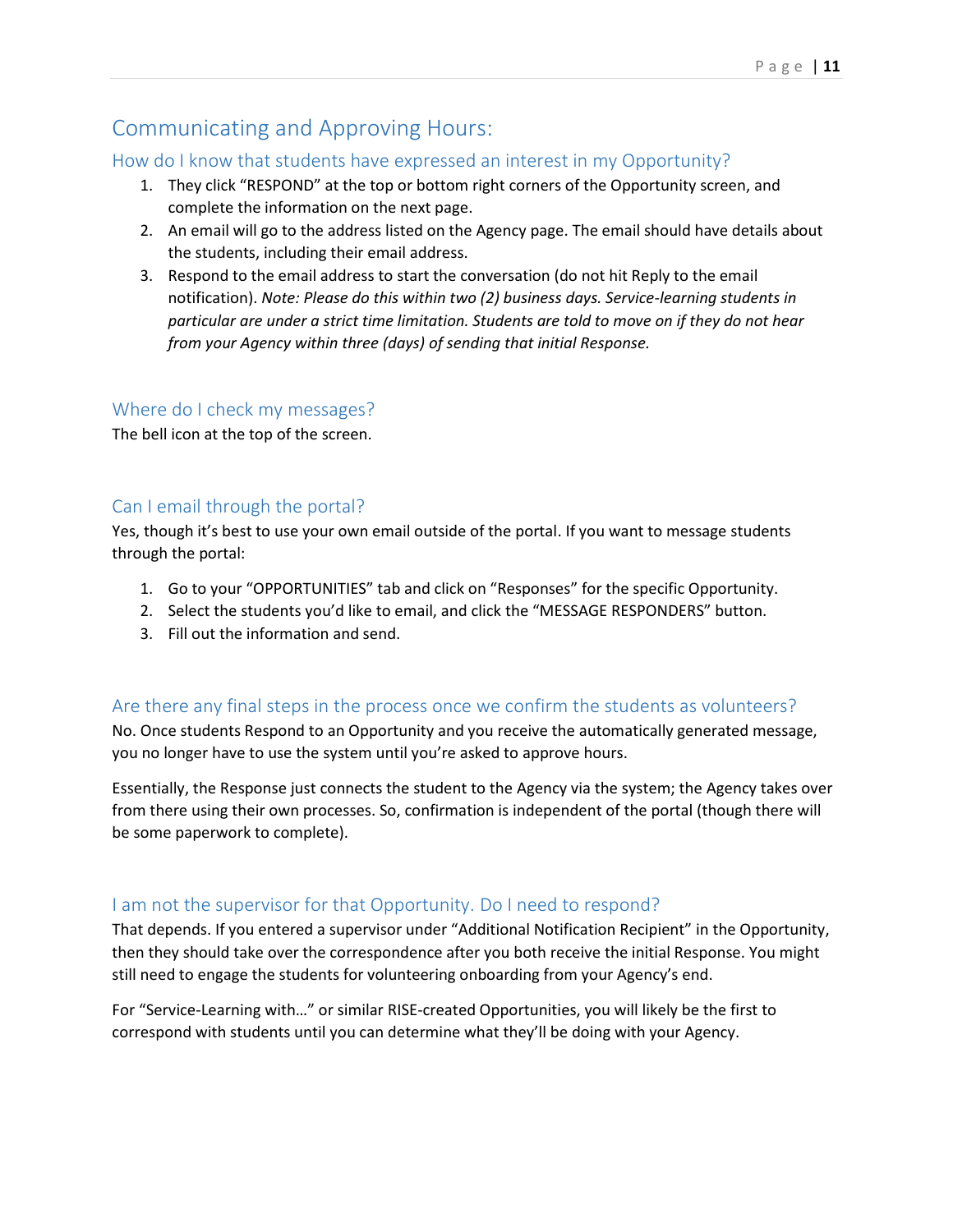#### But what if the student sends a Response but doesn't end up working with us?

As per the system, a Response is equal to a confirmation. For the most part, if the student doesn't end up volunteering with you for whatever reason, you don't need to do anything. If the student tries to submit hours, just decline them.

You can also remove the student by:

- 1. Go to your "OPPORTUNITIES" tab and click on "Responses" for the specific Opportunity.
- 2. Click the X icon for the student to delete them.

#### My Agency is working with a lot of students, and the amount of correspondence is a bit overwhelming. Is there anything I can do?

First of all, thank you for engaging so much with our students. We definitely recognize that this system and the number of emails can add to your work and clog your inbox. A few points and pointers:

- RISE is reviewing all the system's automatically generated emails to determine which are least useful and thus should be deactivated. If you receive an email *per student* that is clogging your inbox unnecessarily, please inform RISE at [service-learning@bellevuecollege.edu](mailto:service-learning@bellevuecollege.edu) with details of the email. This can help RISE identify the automatically generated message for deactivation.
- If this is a Project-Based course for which students can sign up as teams, make sure to choose Yes for "Allow Team Registration" on the Opportunity creation page. Then, see whether the instructor is comfortable having their students sign up as team in the system as well. This would reduce the number of Responses you receive. For example, you would receive a single email for a team of five (5) students. This may not change the number of messages for approving hours.
- If this isn't a Project-Based course, have a conversation with the instructor to see if teams are still a viable option to help reduce the Responses and emails you receive.
- Ask the instructor to approve the hours. You may still receive an email, but at least the instructor will do the majority of the work. Only do this if the hours spent by students do not matter to you or your Agency (e.g. in a Project-Based course).

#### When should students submit hours?

Encourage them to submit hours immediately after each time they volunteer. If you're using the Check-In feature, the hours should log automatically.

#### How do I approve student hours?

- 1. Wait to receive an automated message about pending hours. Click the link.
- 2. Log into the portal. It should take you directly to the right place.
- 3. Go to "STATUS" for the student, and select "Approved."
- 4. If the link doesn't work, log in, and go to "TIME TRACKING" in "MY AGENCY." You should be able to see the students with "Pending" under "STATUS."